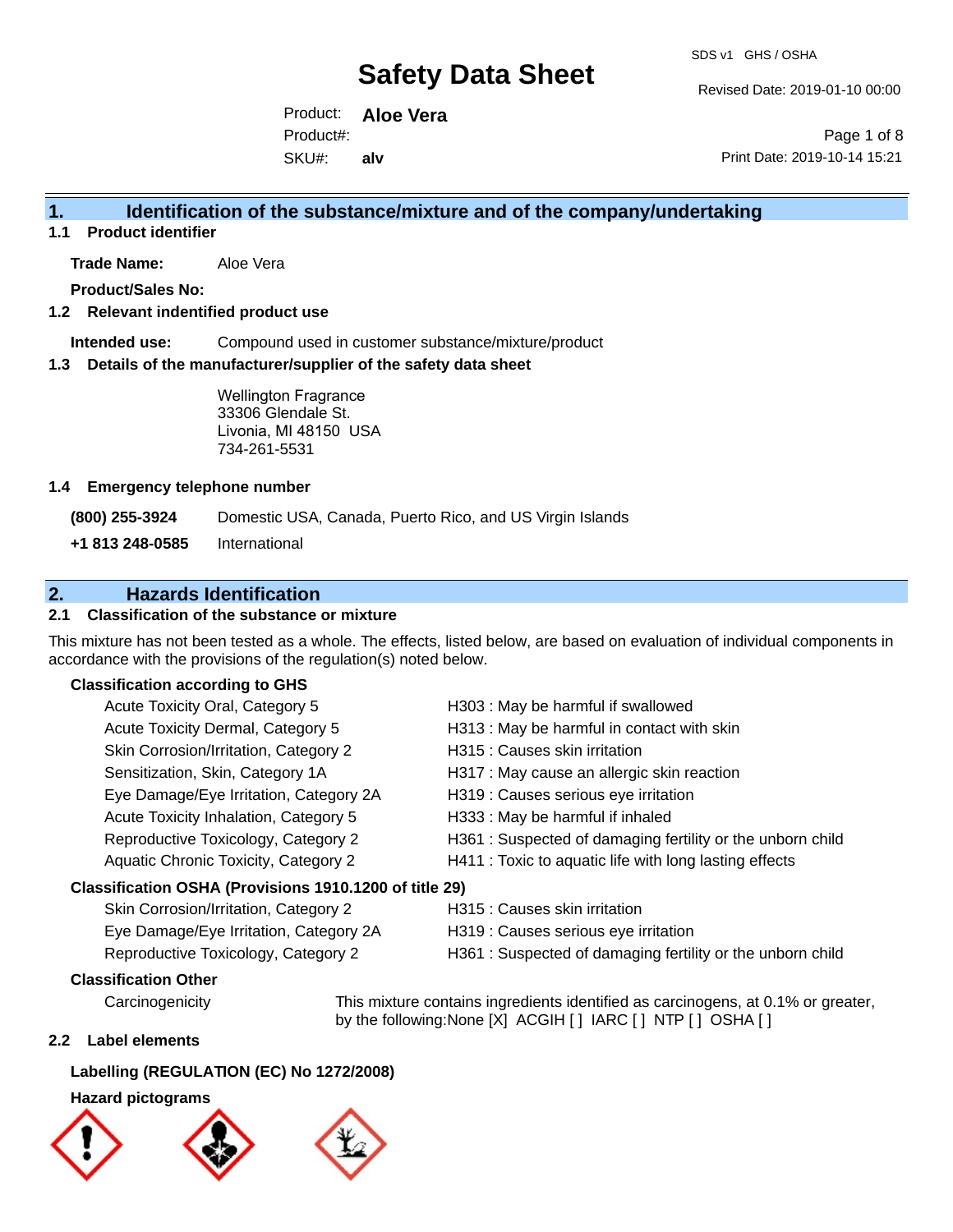Revised Date: 2019-01-10 00:00

Product: **Aloe Vera** SKU#: Product#: **alv**

Page 2 of 8 Print Date: 2019-10-14 15:21

| <b>Hazard statments</b>         |                                                                                                                                  |
|---------------------------------|----------------------------------------------------------------------------------------------------------------------------------|
| H303                            | May be harmful if swallowed                                                                                                      |
| H313                            | May be harmful in contact with skin                                                                                              |
| H315                            | Causes skin irritation                                                                                                           |
| H317                            | May cause an allergic skin reaction                                                                                              |
| H319                            | Causes serious eye irritation                                                                                                    |
| H333                            | May be harmful if inhaled                                                                                                        |
| H361                            | Suspected of damaging fertility or the unborn child                                                                              |
| H411                            | Toxic to aquatic life with long lasting effects                                                                                  |
| <b>Precautionary Statements</b> |                                                                                                                                  |
| <b>Prevention:</b>              |                                                                                                                                  |
| P201                            | Obtain special instructions before use                                                                                           |
| P202                            | Do not handle until all safety precautions have been read and understood                                                         |
| P <sub>264</sub>                | Wash hands thoroughly after handling                                                                                             |
| P272                            | Contaminated work clothing should not be allowed out of the workplace                                                            |
| P273                            | Avoid release to the environment                                                                                                 |
| P281                            | Use personal protective equipment as required                                                                                    |
| <b>Response:</b>                |                                                                                                                                  |
| P302 + P352                     | IF ON SKIN: Wash with soap and water                                                                                             |
| $P304 + P312$                   | IF INHALED: Call a POISON CENTER or doctor/physician if you feel unwell                                                          |
| P305 + P351 + P338              | IF IN EYES: Rinse cautiously with water for several minutes Remove contact lenses if<br>present and easy to do. continue rinsing |
| P308 + P313                     | IF exposed or concerned: Get medical advice/attention                                                                            |
| P312                            | Call a POISON CENTER or doctor/physician if you feel unwell                                                                      |
| $P333 + P313$                   | If skin irritation or a rash occurs: Get medical advice/attention                                                                |
| P337 + P313                     | If eye irritation persists: Get medical advice/attention                                                                         |
| P362                            | Take off contaminated clothing and wash before reuse                                                                             |
| P363                            | Wash contaminated clothing before reuse                                                                                          |
| P391                            | <b>Collect Spillage</b>                                                                                                          |
| 2.3<br><b>Other Hazards</b>     |                                                                                                                                  |

**no data available**

**Signal Word: Warning**

### **3. Composition/Information on Ingredients**

#### **3.1 Mixtures**

This product is a complex mixture of ingredients, which contains among others the following substance(s), presenting a health or environmental hazard within the meaning of the UN Globally Harmonized System of Classification and Labeling of Chemicals (GHS):

| CAS#<br>Ingredient | EC#       | Conc.<br>Range | <b>GHS Classification</b> |
|--------------------|-----------|----------------|---------------------------|
| 84-66-2            | 201-550-6 | $30 - 40 \%$   | H316; H402                |
| Diethyl phthalate  |           |                |                           |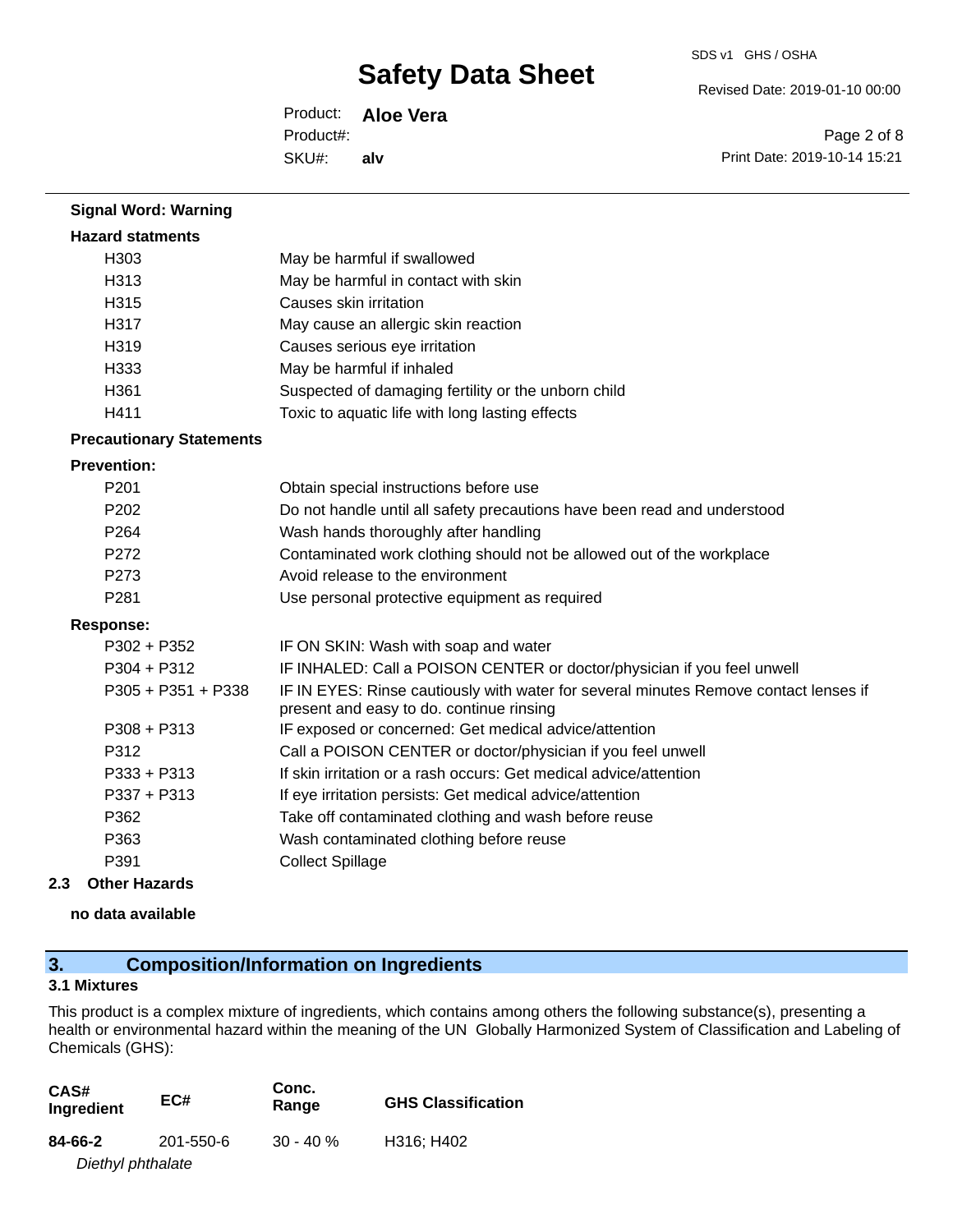SDS v1 GHS / OSHA

Revised Date: 2019-01-10 00:00

Product: **Aloe Vera**

Product#:

SKU#: **alv**

Page 3 of 8 Print Date: 2019-10-14 15:21

| CAS#<br>Ingredient                              | EC#                                | Conc.<br>Range                                           | <b>GHS Classification</b>           |
|-------------------------------------------------|------------------------------------|----------------------------------------------------------|-------------------------------------|
| $60 - 12 - 8$                                   | 200-456-2                          | 10 - 20 %                                                | H302; H313; H316; H319              |
| phenethyl alcohol                               |                                    |                                                          |                                     |
| 101-86-0                                        | 202-983-3                          | $5 - 10%$                                                | H303; H316; H317; H400; H411        |
|                                                 | Hexyl cinnamaldehyde               |                                                          |                                     |
| 107-75-5                                        | 203-518-7                          | $5 - 10%$                                                | H317; H319; H402                    |
| Hydroxycitronellal                              |                                    |                                                          |                                     |
| 122-40-7                                        | 204-541-5                          | $5 - 10%$                                                | H303; H316; H317; H401; H411        |
| Amyl Cinnamal                                   |                                    |                                                          |                                     |
| 78-70-6                                         | 201-134-4                          | $5 - 10%$                                                | H227; H303; H315; H317; H319; H402  |
| Linalool                                        |                                    |                                                          |                                     |
| $140 - 11 - 4$                                  | 205-399-7                          | $2 - 5%$                                                 | H303; H401; H412                    |
| Benzyl acetate                                  |                                    |                                                          |                                     |
| 80-54-6                                         | 201-289-8                          | $2 - 5%$                                                 | H227; H302; H315; H317; H361; H401; |
|                                                 | <b>Butylphenyl Methylpropional</b> |                                                          | H412                                |
| 98-55-5                                         | 202-680-6                          | $2 - 5%$                                                 | H227; H303; H315; H319; H401        |
| <b>Terpineol</b>                                |                                    |                                                          |                                     |
| 120-51-4                                        | 204-402-9                          | $2 - 5%$                                                 | H302; H313; H400; H411              |
| <b>Benzyl Benzoate</b>                          |                                    |                                                          |                                     |
| 104-54-1                                        | 203-212-3                          | $2 - 5%$                                                 | H303; H317                          |
| Cinnamyl Alcohol                                |                                    |                                                          |                                     |
| 103-95-7                                        | 203-161-7                          | $1 - 2%$                                                 | H227; H303; H315; H317; H401; H412  |
| Cyclamen Aldehyde                               |                                    |                                                          |                                     |
| 32210-23-4                                      | 250-954-9                          | $1 - 2%$                                                 | H303; H317; H401                    |
|                                                 | 4-tert-Butylcyclohexyl acetate     |                                                          |                                     |
| 2050-08-0                                       | 218-080-2                          | $1 - 2%$                                                 | H302; H400; H410                    |
| Amyl salicylate                                 |                                    |                                                          |                                     |
| 31906-04-4                                      | 250-863-4                          | $0.1 - 1.0 %$                                            | H317; H402                          |
| Hydroxyisohexyl 3-cyclohexene carboxaldehyde    |                                    |                                                          |                                     |
| $97 - 54 - 1$                                   | 202-590-7                          | $0.1 - 1.0 %$                                            | H302; H312; H315; H317; H319; H332; |
| Iso Eugenol                                     |                                    |                                                          | H335; H401                          |
| 105-87-3                                        | 203-341-5                          | $0.1 - 1.0 %$                                            | H315; H317; H401; H412              |
| Geranyl Acetate                                 |                                    |                                                          |                                     |
| $93 - 53 - 8$                                   | 202-255-5                          | $0.1 - 1.0 %$                                            | H227; H303; H315; H317; H319; H361; |
| Hydratropic aldehyde (2-Phenylpropionaldehyde)? |                                    |                                                          |                                     |
|                                                 |                                    | See Section 16 for full text of GHS classification codes |                                     |

See Section 16 for full text of GHS classification codes which where not shown in section 2

Total Hydrocarbon Content  $(\% w/w) = 0.02$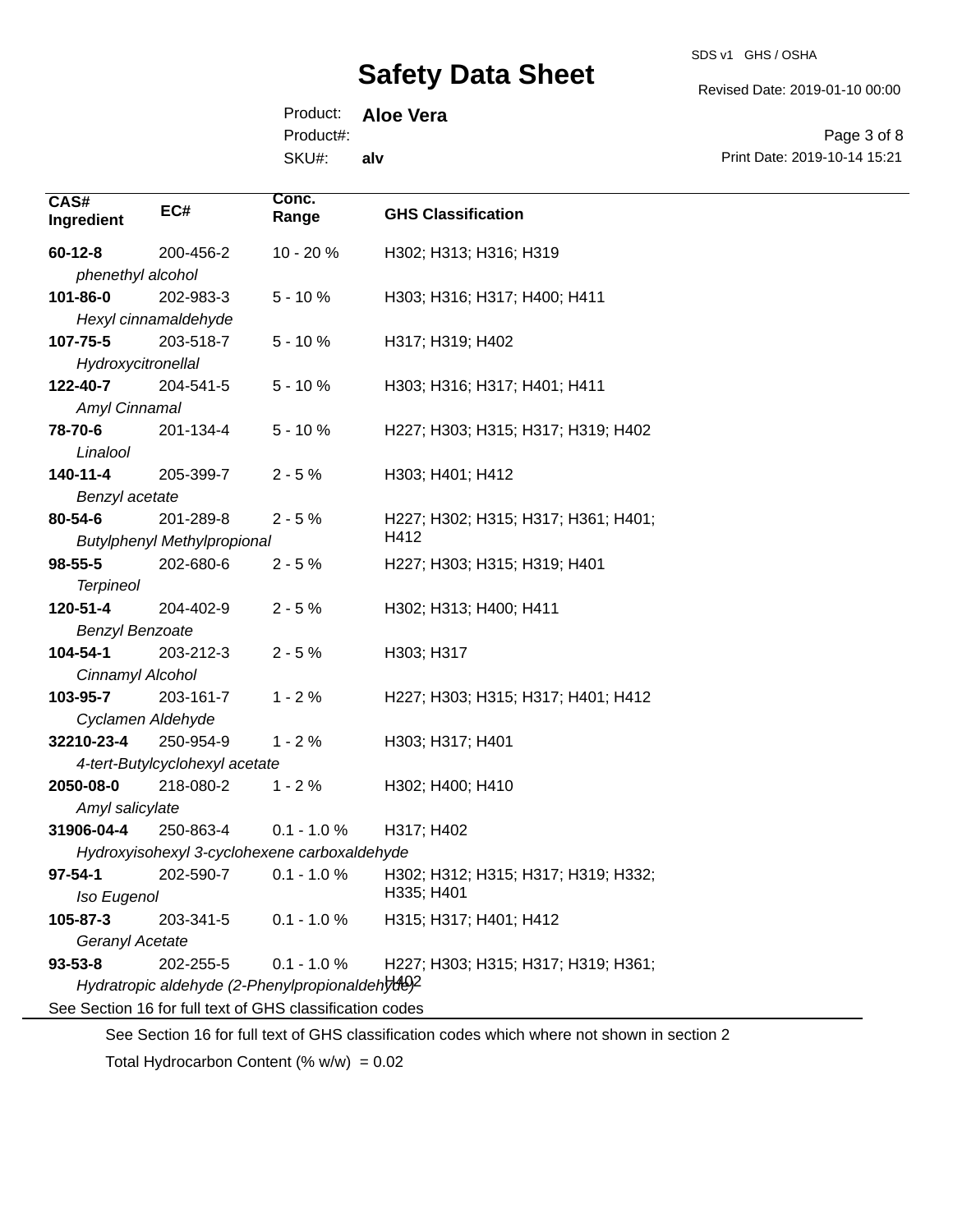SDS v1 GHS / OSHA

Revised Date: 2019-01-10 00:00

Product: **Aloe Vera** Product#:

SKU#: **alv**

Page 4 of 8 Print Date: 2019-10-14 15:21

| $\overline{4}$ .<br><b>First Aid Measures</b>                                     |                                                                                                               |  |
|-----------------------------------------------------------------------------------|---------------------------------------------------------------------------------------------------------------|--|
| <b>Description of first aid measures</b><br>4.1                                   |                                                                                                               |  |
|                                                                                   |                                                                                                               |  |
| Inhalation:                                                                       | Remove from exposure site to fresh air and keep at rest.<br>Obtain medical advice.                            |  |
| <b>Eye Exposure:</b>                                                              | Flush immediately with water for at least 15 minutes.<br>Contact physician if symptoms persist.               |  |
| <b>Skin Exposure:</b>                                                             | Remove contaminated clothes. Wash thoroughly with water (and soap).<br>Contact physician if symptoms persist. |  |
| Ingestion:                                                                        | Rinse mouth with water and obtain medical advice.                                                             |  |
| Most important symptoms and effects, both acute and delayed<br>4.2                |                                                                                                               |  |
| <b>Symptoms:</b>                                                                  | no data available                                                                                             |  |
| Risks:                                                                            | Refer to Section 2.2 "Hazard Statements"                                                                      |  |
| Indication of any immediate medical attention and special treatment needed<br>4.3 |                                                                                                               |  |
| Treatment:                                                                        | Refer to Section 2.2 "Response"                                                                               |  |
|                                                                                   |                                                                                                               |  |
| 5.<br><b>Fire-Fighting measures</b>                                               |                                                                                                               |  |
| <b>Extinguishing media</b><br>5.1                                                 |                                                                                                               |  |
| Suitable:                                                                         | Carbon dioxide (CO2), Dry chemical, Foam                                                                      |  |
| <b>Unsuitable</b>                                                                 | Do not use a direct water jet on burning material                                                             |  |
| Special hazards arising from the substance or mixture<br>5.2                      |                                                                                                               |  |
| <b>During fire fighting:</b>                                                      | Water may be ineffective                                                                                      |  |
| <b>Advice for firefighters</b><br>5.3                                             |                                                                                                               |  |
| <b>Further information:</b>                                                       | Standard procedure for chemical fires                                                                         |  |

### **6. Accidental Release Measures**

#### **6.1 Personal precautions, protective equipment and emergency procedures**

Avoid inhalation and contact with skin and eyes. A self-contained breathing apparatus is recommended in case of a major spill.

#### **6.2 Environmental precautions**

Keep away from drains, soil, and surface and groundwater.

#### **6.3 Methods and materials for containment and cleaning up**

Clean up spillage promptly. Remove ignition sources. Provide adequate ventilation. Avoid excessive inhalation of vapors. Gross spillages should be contained by use of sand or inert powder and disposed of according to the local regulations.

#### **6.4 Reference to other sections**

Not Applicable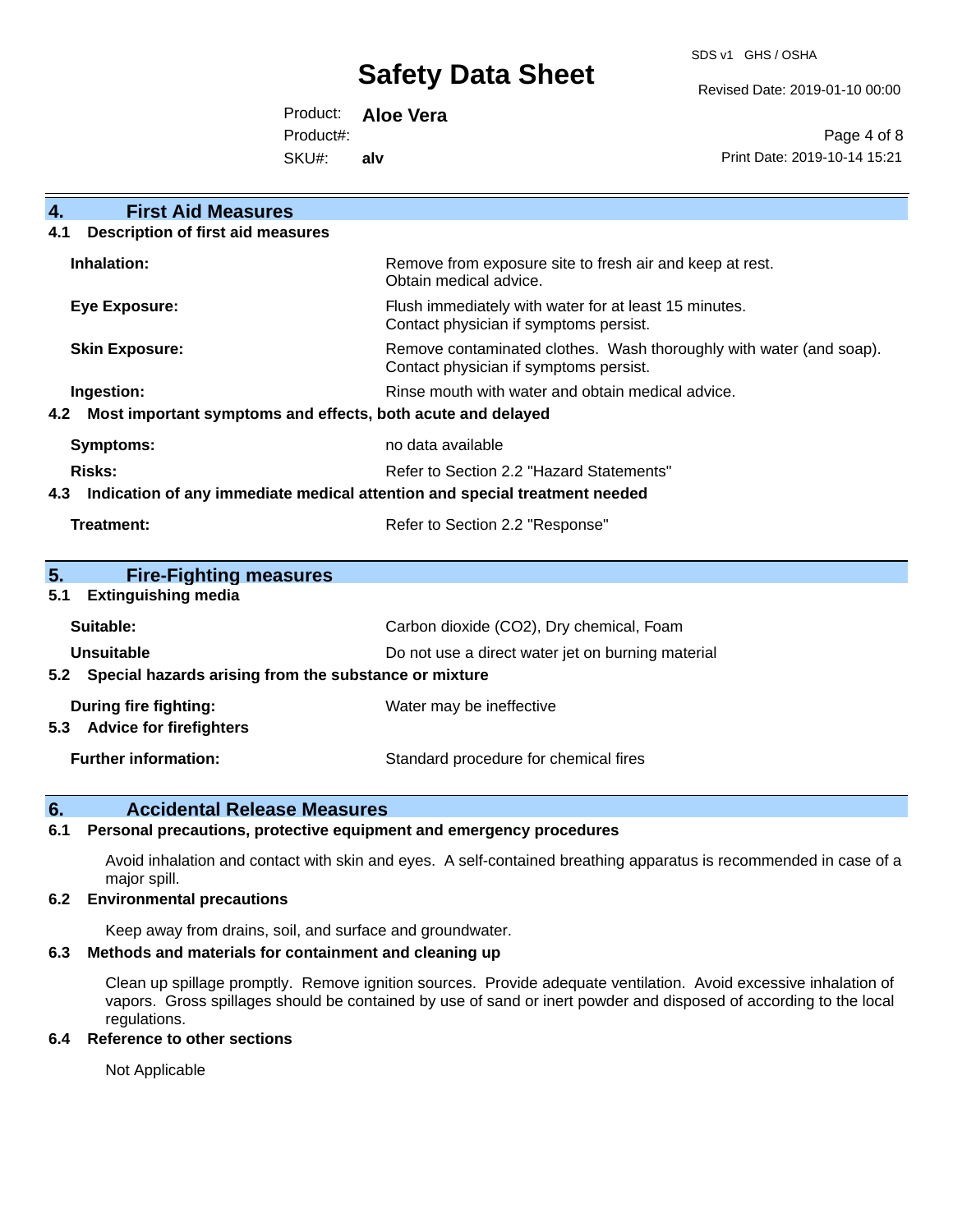Revised Date: 2019-01-10 00:00

Product: **Aloe Vera** SKU#: Product#: **alv**

Page 5 of 8 Print Date: 2019-10-14 15:21

# **7. Handling and Storage**

#### **7.1 Precautions for safe handling**

Apply according to good manufacturing and industrial hygiene practices with proper ventilation. Do not drink, eat or smoke while handling. Respect good personal hygiene.

#### **7.2 Conditions for safe storage, including any incompatibilities**

Store in a cool, dry and ventilated area away from heat sources and protected from light in tightly closed original container. Avoid uncoated metal container. Keep air contact to a minimum.

#### **7.3 Specific end uses**

No information available

#### **8. Exposure Controls/Personal Protection**

**8.1 Control parameters**

| <b>Exposure Limits:</b> |                   |              |                                            |             |             |
|-------------------------|-------------------|--------------|--------------------------------------------|-------------|-------------|
| <b>Component</b>        |                   | <b>ACGIH</b> | ACGIH<br>TWA ppm STEL ppm TWA ppm STEL ppm | <b>OSHA</b> | <b>OSHA</b> |
| 84-66-2                 | Diethyl phthalate |              |                                            |             |             |
| 140-11-4                | Benzyl acetate    | 10           |                                            |             |             |

**Engineering Controls:** Use local exhaust as needed.

#### **8.2 Exposure controls - Personal protective equipment**

| Eye protection:                | Tightly sealed goggles, face shield, or safety glasses with brow guards and side shields, etc.<br>as may be appropriate for the exposure |
|--------------------------------|------------------------------------------------------------------------------------------------------------------------------------------|
| <b>Respiratory protection:</b> | Avoid excessive inhalation of concentrated vapors. Apply local ventilation where appropriate.                                            |
| <b>Skin protection:</b>        | Avoid Skin contact. Use chemically resistant gloves as needed.                                                                           |

#### **9. Physical and Chemical Properties**

#### **9.1 Information on basic physical and chemical properties**

| Appearance:                  | Liquid                                |
|------------------------------|---------------------------------------|
| Odor:                        | Conforms to Standard                  |
| Color:                       | Yellow Tint to Greenish Yellow (G1-5) |
| <b>Viscosity:</b>            | Liquid                                |
| <b>Freezing Point:</b>       | Not determined                        |
| <b>Boiling Point:</b>        | Not determined                        |
| <b>Melting Point:</b>        | Not determined                        |
| <b>Flashpoint (CCCFP):</b>   | >200 F (93.33 C)                      |
| <b>Auto flammability:</b>    | Not determined                        |
| <b>Explosive Properties:</b> | None Expected                         |
| <b>Oxidizing properties:</b> | None Expected                         |
| Vapor Pressure (mmHg@20 C):  | 0.0189                                |
| %VOC:                        | 0.02                                  |
| Specific Gravity @ 25 C:     | 1.0120                                |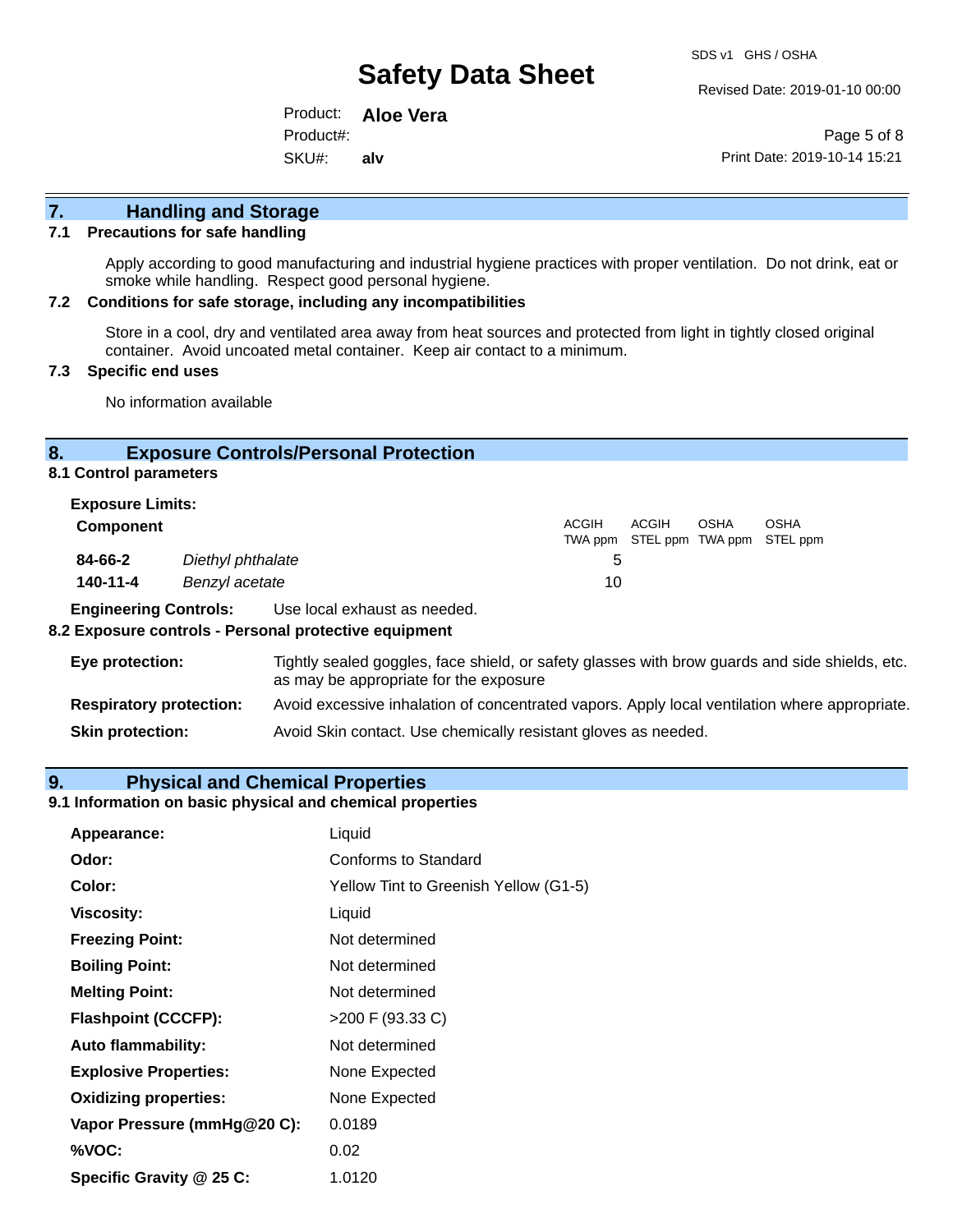Revised Date: 2019-01-10 00:00

Product: **Aloe Vera** SKU#: Product#: **alv**

Page 6 of 8 Print Date: 2019-10-14 15:21

| Density @ 25 C:          | 1.0090 |
|--------------------------|--------|
| Refractive Index @ 20 C: | 1.5050 |
| Soluble in:              | Oil    |

# **10. Stability and Reactivity**

| 10.1 Reactivity                         | None                                               |
|-----------------------------------------|----------------------------------------------------|
| <b>10.2 Chemical stability</b>          | Stable                                             |
| 10.3 Possibility of hazardous reactions | None known                                         |
| <b>10.4 Conditions to avoid</b>         | None known                                         |
| 10.5 Incompatible materials             | Strong oxidizing agents, strong acids, and alkalis |
| 10.6 Hazardous decomposition products   | None known                                         |

#### **11. Toxicological Information**

#### **11.1 Toxicological Effects**

Acute Toxicity Estimates (ATEs) based on the individual Ingredient Toxicity Data utilizing the "Additivity Formula"

| Acute toxicity - Oral - (Rat) mg/kg                | (LD50: 3571.0992) May be harmful if swallowed            |
|----------------------------------------------------|----------------------------------------------------------|
| Acute toxicity - Dermal - (Rabbit) mg/kg           | (LD50: 2702.6209) May be harmful in contact with skin    |
| Acute toxicity - Inhalation - (Rat) mg/L/4hr       | (LD50: 27.8678) May be harmful if inhaled                |
| <b>Skin corrosion / irritation</b>                 | May be harmful if inhaled                                |
| Serious eye damage / irritation                    | Causes serious eye irritation                            |
| <b>Respiratory sensitization</b>                   | Not classified - the classification criteria are not met |
| <b>Skin sensitization</b>                          | May cause an allergic skin reaction                      |
| <b>Germ cell mutagenicity</b>                      | Not classified - the classification criteria are not met |
| Carcinogenicity                                    | Not classified - the classification criteria are not met |
| <b>Reproductive toxicity</b>                       | Suspected of damaging fertility or the unborn child      |
| Specific target organ toxicity - single exposure   | Not classified - the classification criteria are not met |
| Specific target organ toxicity - repeated exposure | Not classified - the classification criteria are not met |
| <b>Aspiration hazard</b>                           | Not classified - the classification criteria are not met |

# **12. Ecological Information**

### **12.1 Toxicity**

| <b>Acute acquatic toxicity</b>     | Not classified - the classification criteria are not met |
|------------------------------------|----------------------------------------------------------|
| <b>Chronic acquatic toxicity</b>   | Toxic to aquatic life with long lasting effects          |
| <b>Toxicity Data on soil</b>       | no data available                                        |
| <b>Toxicity on other organisms</b> | no data available                                        |

**12.2 Persistence and degradability no data available**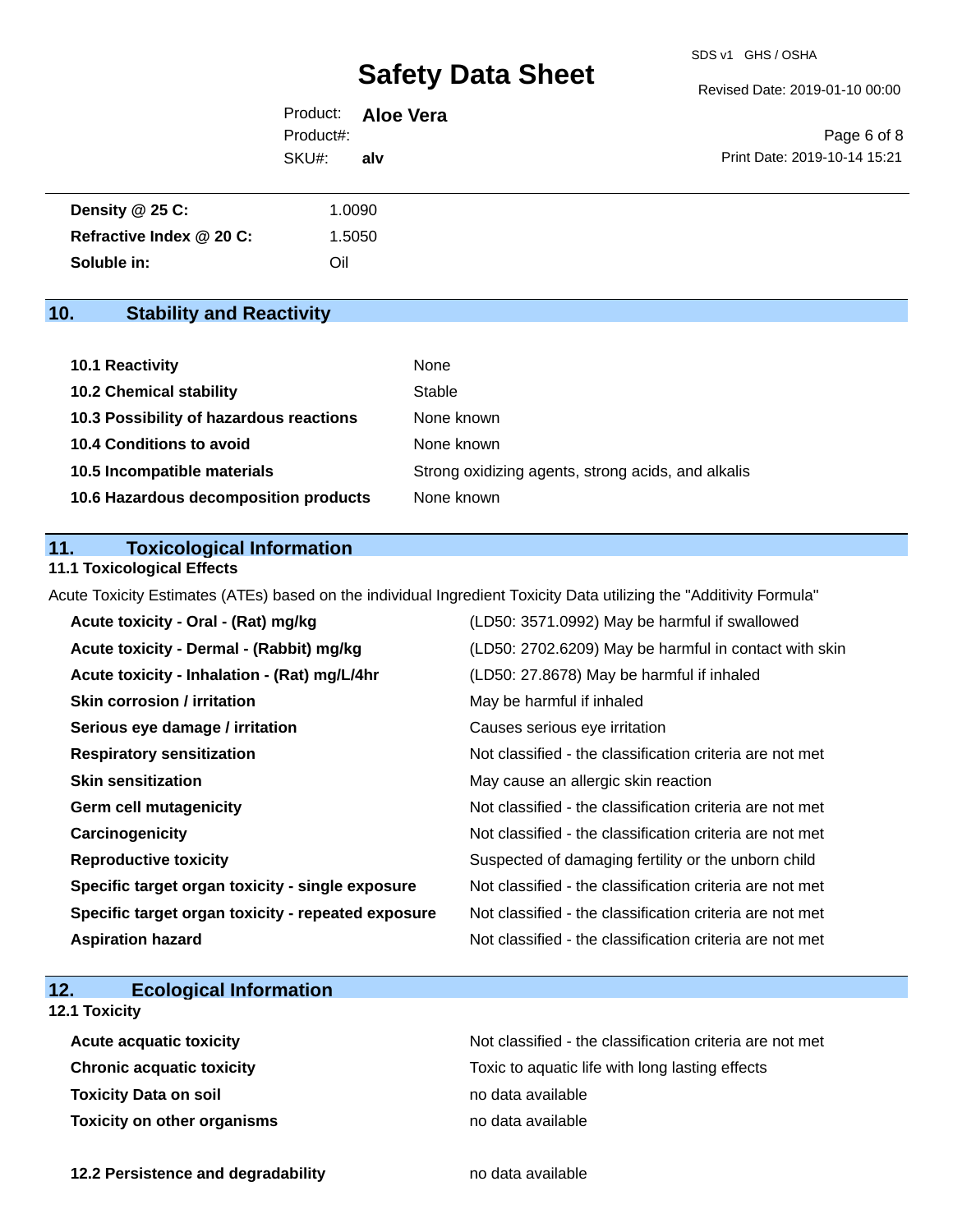SDS v1 GHS / OSHA

Revised Date: 2019-01-10 00:00

|           | Product: <b>Aloe Vera</b> |                              |
|-----------|---------------------------|------------------------------|
| Product#: |                           | Page 7 of 8                  |
| SKU#:     | alv                       | Print Date: 2019-10-14 15:21 |
|           |                           |                              |

| 12.3 Bioaccumulative potential | no data available |
|--------------------------------|-------------------|
| 12.4 Mobility in soil          | no data available |
| 12.5 Other adverse effects     | no data available |

### **13. Disposal Conditions**

#### **13.1 Waste treatment methods**

Do not allow product to reach sewage systems. Dispose of in accordance with all local and national regulations. Send to a licensed waste management company.The product should not be allowed to enter drains, water courses or the soil. Do not contaminate ponds, waterways or ditches with chemical or used container.

### **14. Transport Information**

| <b>Marine Pollutant</b>                                       | Yes. Ingredient of greatest environmental impact:<br>2050-08-0 : (1 - 2 %) : Amyl salicylate |              |                                     |                 |               |
|---------------------------------------------------------------|----------------------------------------------------------------------------------------------|--------------|-------------------------------------|-----------------|---------------|
| Regulator                                                     |                                                                                              | <b>Class</b> | <b>Pack Group</b>                   | <b>Sub Risk</b> | UN-nr.        |
| U.S. DOT (Non-Bulk)                                           |                                                                                              |              | Not Regulated - Not Dangerous Goods |                 |               |
| <b>Chemicals NOI</b>                                          |                                                                                              |              |                                     |                 |               |
| <b>ADR/RID (International Road/Rail)</b>                      |                                                                                              |              |                                     |                 |               |
| <b>Environmentally Hazardous</b><br>Substance, Liquid, n.o.s. |                                                                                              | 9            | Ш                                   |                 | <b>UN3082</b> |
| <b>IATA (Air Cargo)</b>                                       |                                                                                              |              |                                     |                 |               |
| <b>Environmentally Hazardous</b><br>Substance, Liquid, n.o.s. |                                                                                              | 9            | Ш                                   |                 | <b>UN3082</b> |
| IMDG (Sea)                                                    |                                                                                              |              |                                     |                 |               |
| <b>Environmentally Hazardous</b><br>Substance, Liquid, n.o.s. |                                                                                              | 9            | Ш                                   |                 | <b>UN3082</b> |

| <b>U.S. Federal Regulations</b> |                                           |                                                              |
|---------------------------------|-------------------------------------------|--------------------------------------------------------------|
|                                 | <b>TSCA (Toxic Substance Control Act)</b> | All components of the substance/mixture are listed or exempt |
|                                 | 40 CFR(EPCRA, SARA, CERCLA and CAA)       | This product contains the following components:              |
| 84-66-2                         | $201 - 550 - 6$ 30 - 40 %                 | Diethyl phthalate                                            |
| <b>U.S. State Regulations</b>   |                                           |                                                              |
|                                 | <b>California Proposition 65 Warning</b>  | No Warning required                                          |
| <b>Canadian Regulations</b>     |                                           |                                                              |
| <b>DSL</b>                      |                                           | 100.00% of the components are listed or exempt.              |
|                                 |                                           |                                                              |

### **16. Other Information**

#### **GHS H-Statements referred to under section 3 and not listed in section 2**

**15. Regulatory Information**